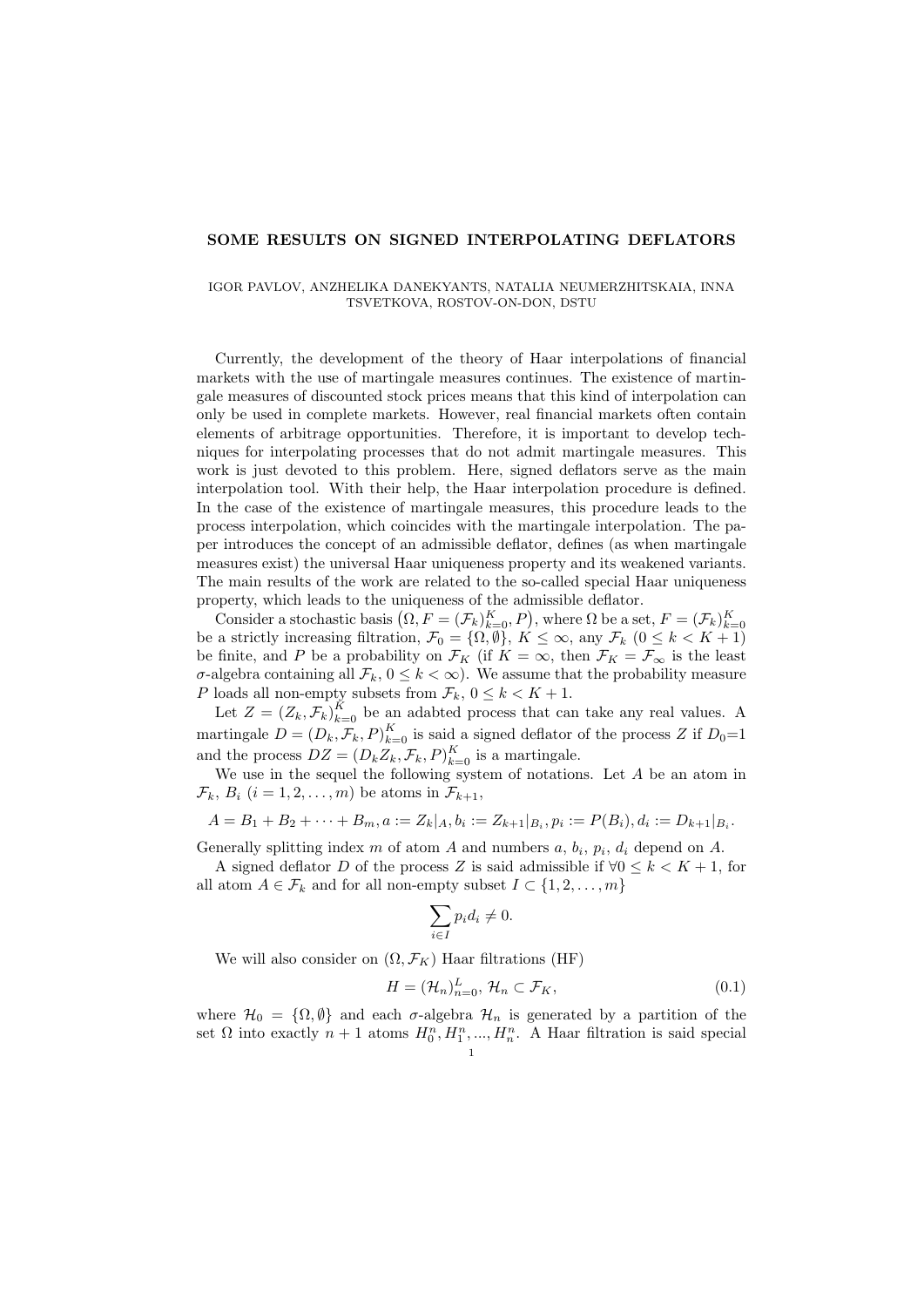Haar filtration if at every moment  $n > 1$  only those two atoms of  $H_0^n, H_1^n, ..., H_n^n$ can be divided that were obtained by division at the previous moment  $n-1$ . Haar filtration  $(\mathcal{H}_n)_{n=0}^L$  from  $(0.1)$  is said interpolating Haar filtration (IHF) of  $(\mathcal{F}_k)_{k=0}^K$  if there exists an increasing sequence of integers  $n_k, 0 \leq k < K+1$ , such that  $\mathcal{H}_{n_k} = \mathcal{F}_k$  (and hence  $\mathcal{H}_L = \mathcal{F}_K$ ). Special interpolating Haar filtration (SIHF) is defined analogically.

Let us fix an IHF  $(\mathcal{H}_n)_{n=0}^L$  of  $(\mathcal{F}_k)_{k=0}^K$  and let  $D = (D_k, \mathcal{F}_k, P)_{k=0}^K$  be a signed admissible deflator of the process  $Z = (Z_k, \mathcal{F}_k)_{k=0}^K$ . Denoting  $X_{n_k} := D_k Z_k$  and  $Y_{n_k} := D_k$ , we obtain martingales  $(X_{n_k}, \mathcal{H}_{n_k}, P)_{k=0}^K$  and  $(Y_{n_k}, \mathcal{H}_{n_k}, P)_{k=0}^K$ . Then we can define two martingales  $X = (X_n, \mathcal{H}_n, P)_{n=0}^L$  and  $Y = (Y_n, \mathcal{H}_n, P)_{n=0}^L$  in the following obvious way: for any  $n < L + 1$  find  $n_k \geq n$  and put

$$
X_n := E^P[X_{n_k} | \mathcal{H}_n], \ Y_n := E^P[Y_{n_k} | \mathcal{H}_n]. \tag{0.2}
$$

It is clear that such definitions are correct.

The process  $Z^{int} = (Z_n^{int}, \mathcal{H}_n)_{n=0}^L$  defined by the formula

$$
Z_n^{int} = \begin{cases} Z_k, & \text{if } n = n_k \ (0 \le k < K + 1), \\ \frac{X_n}{Y_n}, & \text{if } n \ne n_k, Y_n \ne 0. \end{cases} \tag{0.3}
$$

will be called  $H$ -interpolation of the process  $Z$  with the help of the deflator  $D$ .

It is clear that the process  $Y = (Y_n, \mathcal{H}_n, P)_{n=0}^L$  is a signed admissible deflator of the process  $Z^{int} = (Z_n^{int}, \mathcal{H}_n)_{n=0}^L$ .

Let the process  $Z = (Z_k, (\mathcal{F}_k)_{k=0}^K)$  admit a martingale measure  $Q$ , equivalent to the physical measure P, i.e. the process  $(Z_k, \mathcal{F}_k, Q)_{k=0}^K$  be a martingale. Denote  $h := \frac{dQ}{dP}$  and  $D_k := E^P[h|\mathcal{F}_k]$ . It is clear that the process  $D = (D_k, \mathcal{F}_k)_{k=0}^K$  is a strictly positive deflator of the process Z. Hence for all  $n \leq n_k Y_n = E^P[Y_{n_k}|\mathcal{H}_n] =$  $E^P[D_k|\mathcal{H}_n] > 0$  and  $Z_n^{int} = \frac{X_n}{V}$  $\frac{X_n}{Y_n}$ . Applying the generalized Bayes formula, it is easy to see that the process  $(Z_n^{int}, \mathcal{H}_n, Q)_{n=0}^L$  is a martingale. From this fact it follows that  $H$ -interpolation of the process  $Z$  with the help of deflator  $D$  coincides with the Haar interpolation of  $Z$  with respect to the martingale measure  $Q$  (c.f.  $[1], [2]$ .

We say that a signed admissible deflator  $D = (D_k, \mathcal{F}_k, P)_{k=0}^K$  satisfies the Haar uniqueness property (HUP) if there exists a Haar interpolation  $H = (\mathcal{H}_n)_{n=0}^L$  of the initial filtration  $F$  such that the process  $(0.3)$  admits only one deflator, namely the deflator  $Y = (Y_n, \mathcal{H}_n, P)_{n=0}^L$ , defined by (0.2).

We say that a signed deflator  $D = (D_k, \mathcal{F}_k, P)_{k=0}^K$  satisfies the universal Haar uniqueness property — UHUP (resp., the special Haar uniqueness property — SHUP) if for every interpolating (resp., special interpolating) Haar filtration  $H =$  $(\mathcal{H}_n)_{n=0}^L$  of the initial filtration F the process (0.3) admits only one deflator, namely the deflator  $Y = (Y_n, \mathcal{H}_n, P)_{n=0}^L$ , defined by (0.2).

**Theorem 1.** Let  $\forall k : 0 \le k \le K+1$  and for all atom  $A \in \mathcal{F}_k$  we have  $m \ge 3$ . If there exists an admissible signed deflator  $D$  satisfying SHUP, then the numbers  $a, b_1, \ldots, b_m$  are different.